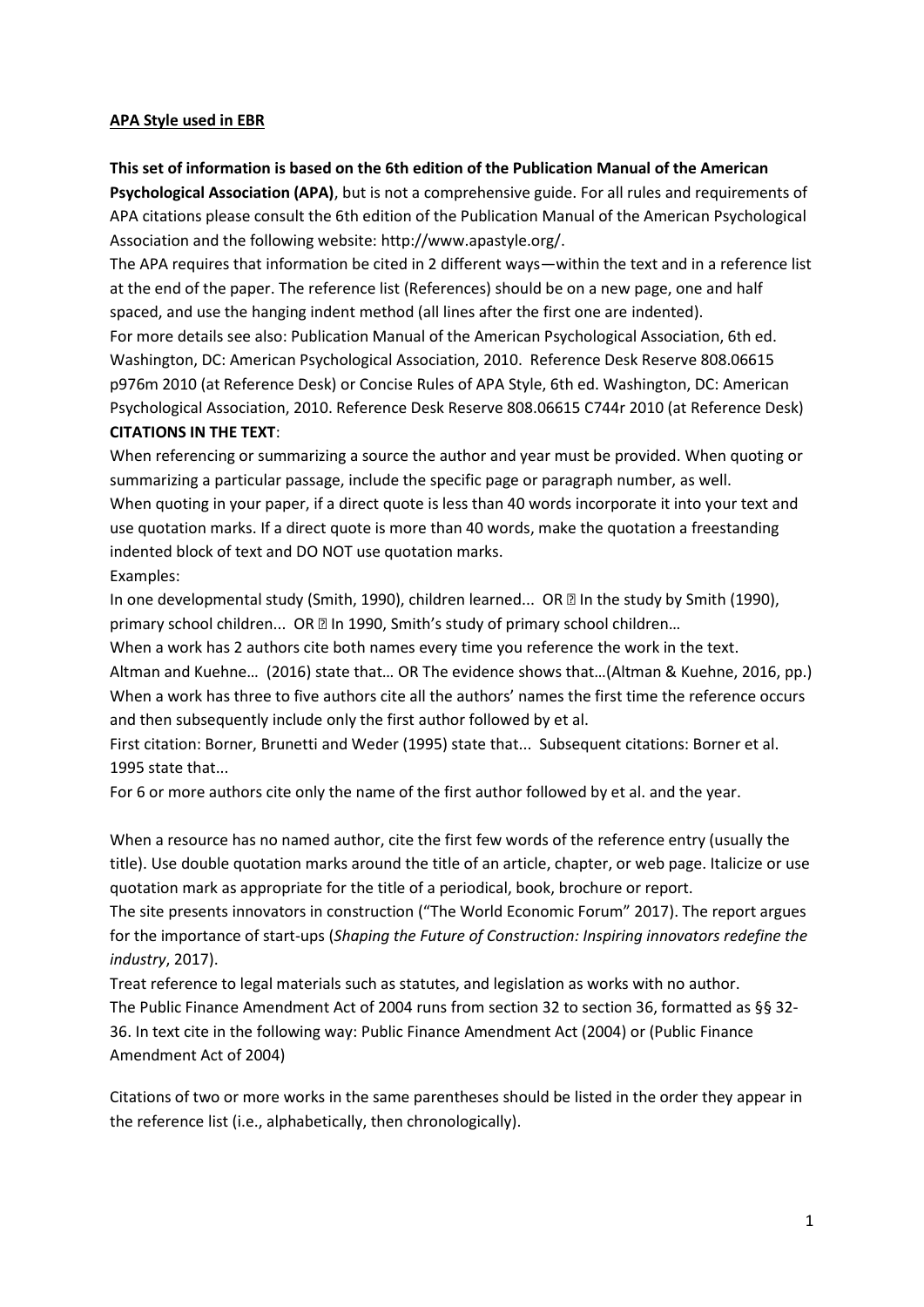Specific parts of a source: Always give the page number for quotations or to indicate information from a specific table, chart, chapter, graph, or page. The word page is abbreviated (to what – give example) but not chapter.

A counterfactual model was applied (Morgan and Winship, 2007, Chapter 2), and confronted with an approach proposed later (Abadie et al., 2015, p. 502).

If, as in the instance of online material, the source has neither visible paragraph nor page numbers, cite the heading and the number of the paragraph following it.

The Commission publishes reports on the economic situation of EU member states which include e.g. information on the predicted size of the public debt (Biecek, 2017, Sprawozdania krajowe Komisji Europejskiej, section, para 1).

# **MATHEMATICAL NOTATIONS AND CITATIONS OF STATISTICS**

**Mathematical notations** should adhere to the following guidelines:

- symbols representing variables should be italicized.
- avoid symbols above letters and use acceptable alternatives (Y\*) where possible.
- where mathematical formulae are set out and numbered these numbers should be placed against the right margin as... (1).
- before submitting the final manuscript, check the layout of all mathematical formulae carefully (including alignments, centring length of fraction lines and type, size and closure of brackets, etc.).
- where it would assist referees authors should provide supplementary mathematical notes on the derivation of equations.

In text use italicized symbols (other than vectors and matrices). For example:

*t, F, N*

"We used *t* tests to determine . . ."

Use **boldface** for vectors and matrices. For example: **V, ∑**

Use parentheses to enclose statistical values. Proved to be statistically significant (*p* = 0.52) with all variables.

Use parentheses to enclose degrees of freedom. For example: *t*(45) = 4.35 *F*(3, 87) = 2.11 Use brackets to enclose limits of confidence intervals. For example: 99% CIs [3.45, 2.7], [-6.0, 3.89]

Variables are italicized but superscript numbers are not italicized. For example: *R* 2

Identifiers (e.g. superscript, subscript words, letters, or numbers) are not italicized. For example:  $M_{\text{girls}}$  = 4.22 and  $M_{\text{boys}}$  = 3.78, the symbol for mean is italicized, but the nonvariable identifiers ("girls" and "boys") are not italicized.

If you use the plural for forms of variables add nonitalic lowercase "s". Do not add an apostrophe plus an "s," an italic "s," or a capital "S." For example:

*p*s < 0.05; *M*s = 3.70 and 4.22; degrees of freedom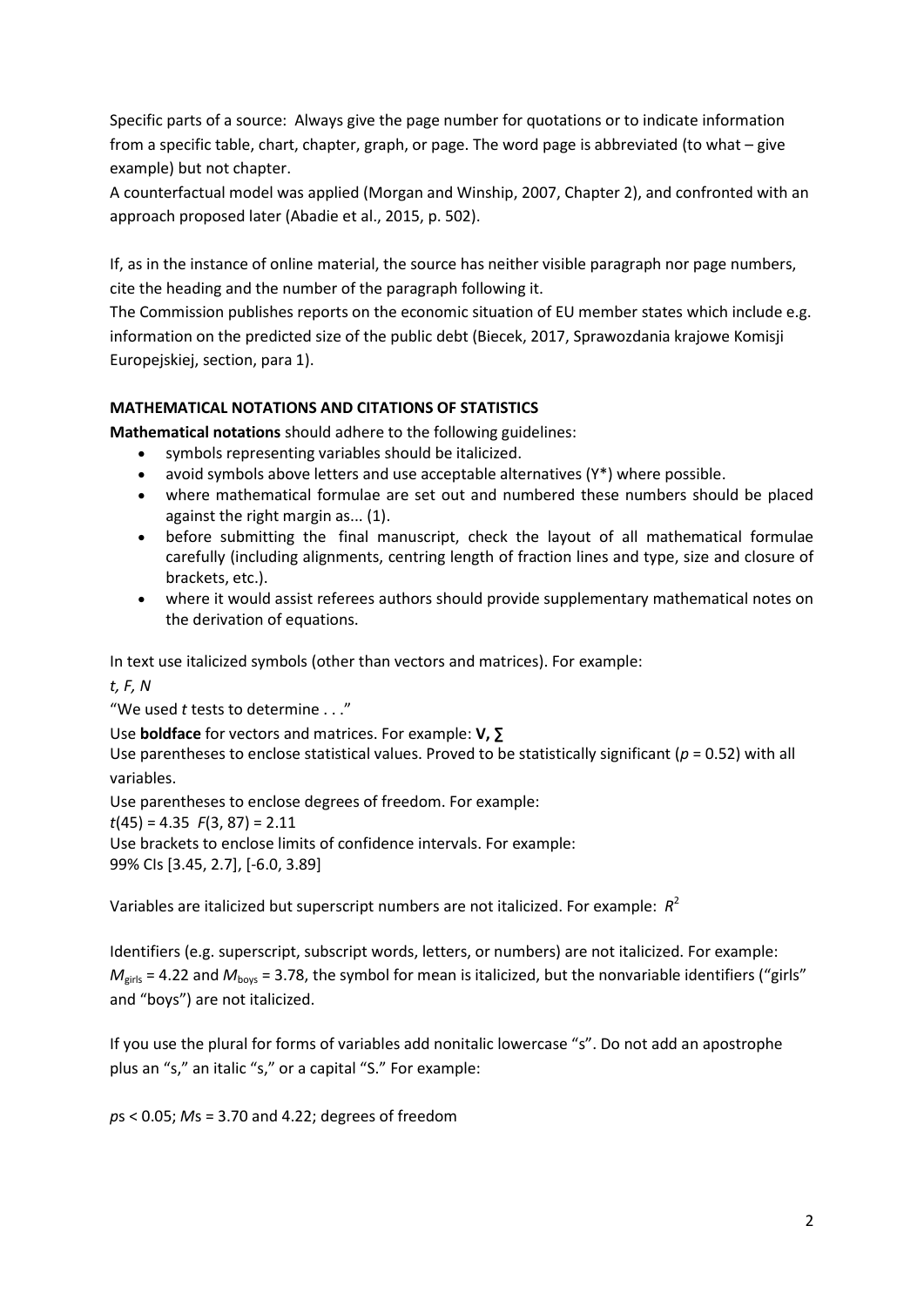## **TABLES, FIGURES AND IMAGES**

For titles of tables, figures or images use the following example: Table 1. Summary of studies included in meta-analysis Figure 1. Sample responses to the X survey Source: Own work Source: Iyer, Lehman, and Sorey (2014, p. 79)

If you need permission to publish an image, picture, statistics, etc. you should write an APA Style copyright permission statement and have a reference list entry. The format depends on the type of source but it should include title, author, year of publication and source, followed by the copyright year and the name of the copyright holder (plus the permission statement, if necessary). For example: Images source

Template from journal – "From [or Adapted from/Data in column 1 are from] "Title of Article," by A. N. Author and C. O. Author, year, *Title of Journal, Volume,* p. xx. Copyright [year] by Name of Copyright Holder. Reprinted [or Adapted] with permission."

### Example copyright statement:

From "Credit markets and bubbles: Is the benign credit cycle over?" by E. I. Altman and B. I. Kuehne, 2016, *Economics and Business Review*, *16* (3), 25. Copyright 2016 by the Poznań University of Economics and Business Press.

Corresponding reference entry: Altman, E. I., & Kuehne, B. I., (2016). Credit markets and bubbles: Is the benign credit cycle over? *Economics and Business Review*,*16*(3), 20-31. doi: 10.18559/ebr.2016.3.3

### **CITATIONS IN A REFERENCE LIST**

In general references should contain the author name, publication date, title and publication information. Include the issue number if the journal is paginated by issue.

For information obtained electronically or online include the DOI.

If no DOI has been assigned to the content provide the home page URL of the journal or of the book or report publisher. Do not insert a hyphen if you need to break a URL across lines; do not add a full stop after a URL, to prevent the impression that this is part of the URL.

**Do not include** retrieval dates unless the source material may change over time. If no DOI has been assigned to the content provide the homepage URL.

In the case of databases in general **include** database information and retrieval dates. Example: (retrieved December 12, 2016)

### • Book:

When citing a book in general use the following template: Author, A. A. (Year of Publication). *Title of work.* Publisher City, Country: Publisher

Capitalize the first letter of the first word of the title and any subtitles, as well as the first letter of any proper nouns.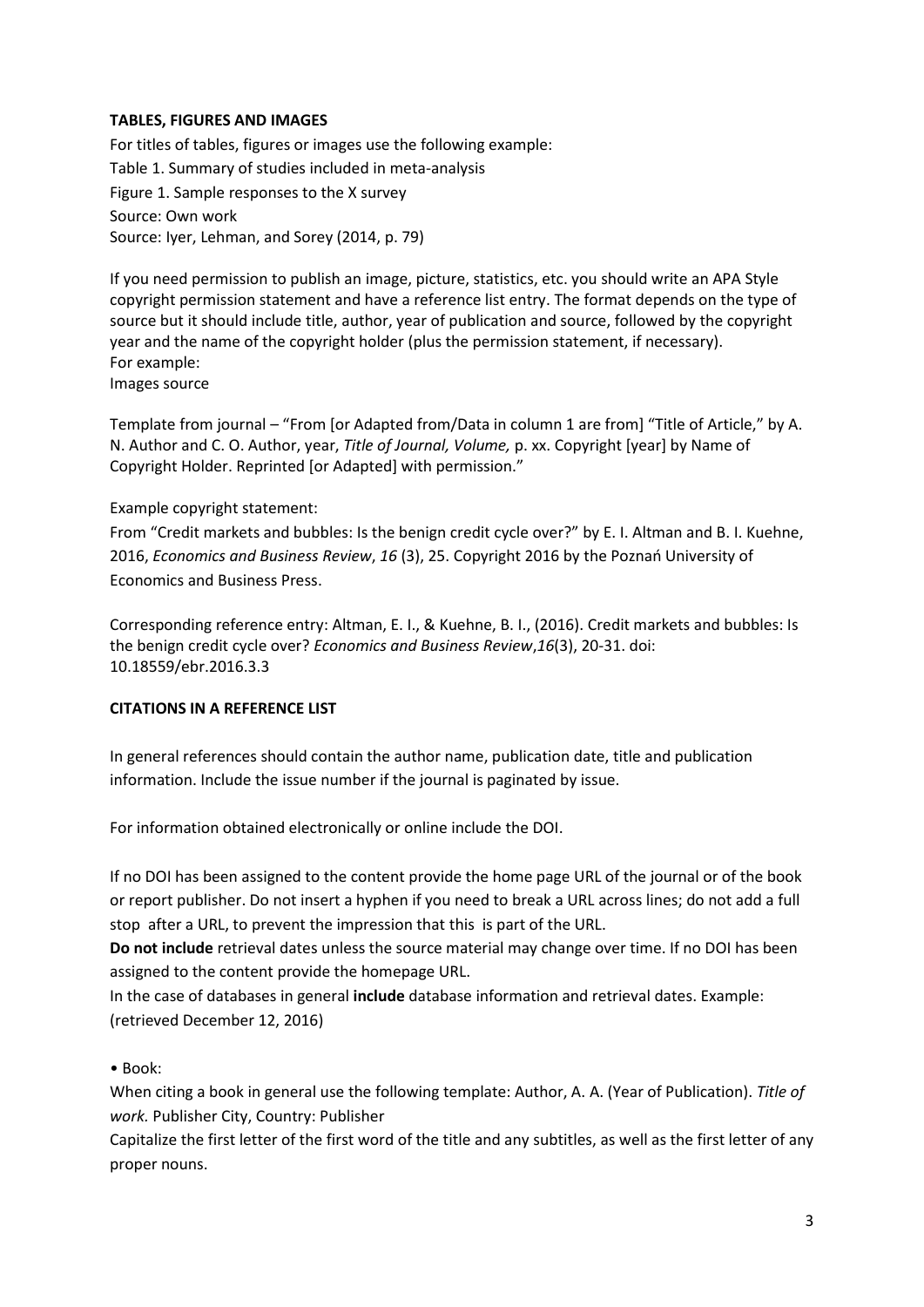The full title of the book, including any subtitles, should be stated and italicized.

Borner, S., Brunetti, A., & Weder, B. (1995). *Political credibility and economic development*. New York, NY: Macmillan.

If you cite a particular edition of a book the number of a book edition is not italicized (for example: 2nd ed.)

• Chapter of a Book:

If you cite a chapter of a book use the following format:

Author, A. A. (Year). Title of chapter. In B. B. Editor (Ed.), *Title of book* (pp. xxx–xxx). Location: Publisher.

Daszkiewicz, N., & Olczyk, M. (2014). Competitiveness of the Visegrad countries – Paths for competitiveness growth. In D, Kiendl-Wendner, K. Wach (Eds.), *International competitiveness in Visegrad countries: Macro and micro perspectives* (pp. 33-52). Graz: Fachhochschule Joanneum.

•E-book

If you cite e-book use the following format:

An e-book from e-reader:

Author, A. A. (Year of Publication). *Title of work.* [E-Reader Version]. Retrieved from http://xxxx or doi:xxxx

Wernerfelt, B. (2016). Adaptation, specialization and the theory of firms. Foundations of the resource-based view. [Adobe eBook Reader]. Retrieved from

http://www.cambridge.org/us/academic/subjects/management/strategic-management/adaptationspecialization-and-theory-firm-foundations-resource-based-view?format=AR

• Journal Article

In general use the following format for citing a journal article:

Author, A. A.. (Publication Year). Article title. *Periodical Title*, *Volume*(Issue), pp.-pp.

• Journal Article with DOI:

Altman, E. I., & Kuehne, B. I., (2016). Credit markets and bubbles: Is the benign credit cycle over? *Economics and Business Review,16*(3), 20-31. doi: 10.18559/ebr.2016.3.3

• Journal Article without DOI (when DOI is not available):

Alajbeg, D., Bubas, Z., & Sonje, V. (2012). The efficient market hypothesis: Problems with interpretations of empirical tests. *Financial Theory and Practice, 36*(1), 53-72.

Jankowska, B. (2012). Perceptions of the results of cooperation with rivals - the perspective of Danish, Japanese and Polish companies. Does the cultural background matter? *Poznań University of Economics Review, 12*(4), 14-27. Retrieved from http://www.ebr.edu.pl/pub/2012\_4\_14.pdf

• Newspaper Articles:

In general use the following format for citing a newspaper article:

Author, A. A.. (Year, Month Date of Publication). Article title. *Magazine Title*, pp. xx-xx.

Badkar, M. (2017, March 10). Gold poised for biggest weekly drop since Nov. *The Financial Times*, p. 10.

• Online Newspaper Articles: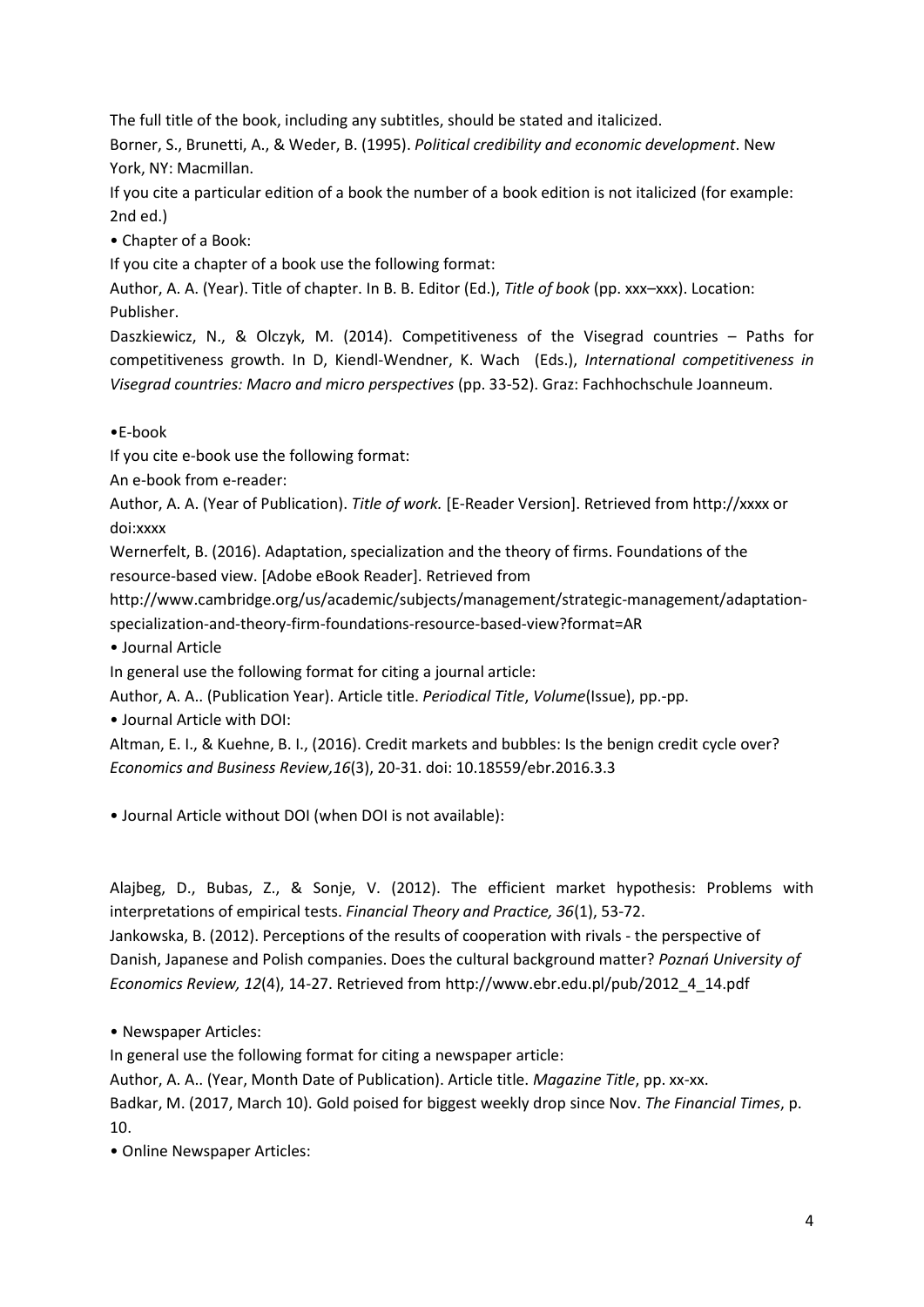Badkar, M. (2017, March 10). Gold poised for biggest weekly drop since Nov. *The Financial Times*, Retrieved from https://www.ft.com

• Encyclopedia Articles:

In general follow the example: Author, A. A.. (Publication Year). Entry title. In *Encyclopedia title*, (Vol. XX, pp. XX).City, State of publication: Publisher.

Bartunek, J. (2013). Academic-practitioner collaboration and knowledge sharing. In E. C. Kessler (Ed.), *Encyclopedia of management theory*, (Vol. 1, pp. 1-4). Thousands Oaks, CA: SAGE Publications, Inc.

Activity-based costing. (2017). In *Encyclopedia of management. Reference for business*. Retrieved from http://www.referenceforbusiness.com/management/A-Bud/Activity-Based-Costing.html

• Technical and Research Reports (often with corporate authors) World Bank. (2009). *Reshaping Economic Geography*. Washington D.C.: The World Bank Hershey Foods Corporation. (2001, March 15). *2001 Annual Report*. Retrieved from http://www.hersheysannualreport.com/2000/index.htm

• Book Reviews:

Derudder, B. (2017). Sir Peter Hall: Pioneer in regional planning, transport and urban geography. [Review of the book Sir Peter Hall: Pioneer in regional planning, transport and urban geography by R.D. Knowles, &C. Rozenblat (Eds.)]. Regional Studies, *51*(3), 501-502. doi:10.1080/00343404.2016.1231309

NOTE: For articles that do not have a DOI, see Journal Article without DOI example.

• Blog post:

Biecek, P. (2017, March 1). Sprawozdania krajowe Komisji Europejskiej. [Web log post]. Retrieved from http://smarterpoland.pl/

• Website with no author or date of publication:

Consumer process index. Harmonised indices- monthly data. (n.d.). Retrieved February 8, 2016, from Eurostat website, ec.europa.eu/eurostat/data/database

Consumer process index. Harmonised indices- monthly data. (last updated 2017, March 2). Retrieved February 8, 2016, from Eurostat website, ec.europa.eu/eurostat/data/database

• Reprint from Another Source: Citation in the text: (Varian, 1997/1998).

Reference List Citation: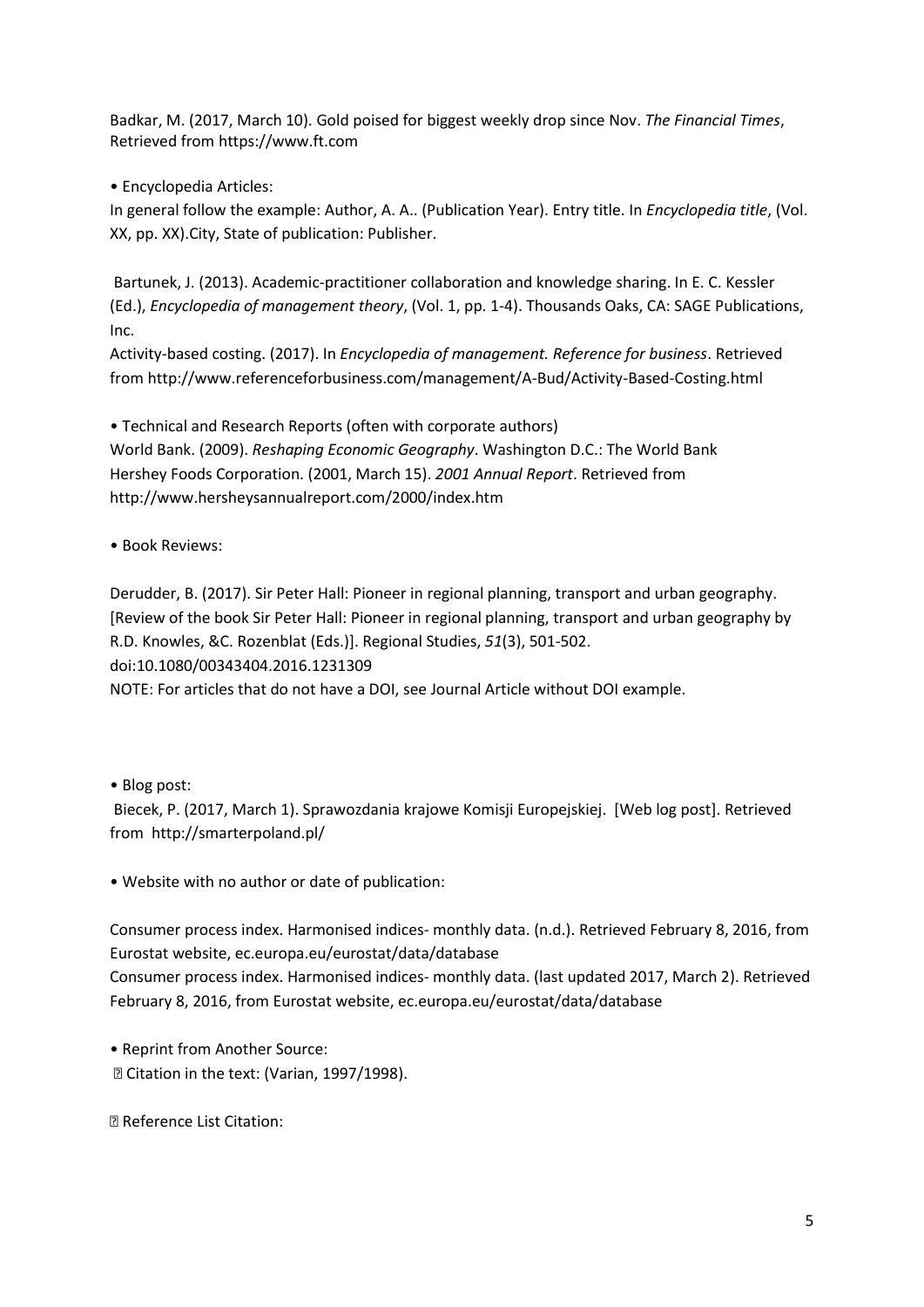Varian, H. R. (1998). The Future of Electronic Journals. *The Journal of Electronic Publishing*, *4*(1). (Reprinted from the Scholarly Communication and Technology Conference, Emory University, Atlanta, April 1997 [formerly http://arl.cni.org/scomm/scat/index.html]). In this example of a reprinted journal article, the author of the article is named first, followed by the editor of the reprinting source.

• Legal materials: Use the following format: Name of the Statute, Title number Source § Section number(s) (Year).

Public Finance Amendment Act of 2004, No. 113. §§ 32-36 (2004).

### **ORDER IN REFERENCES**

References with the same author(s) in the same order are arranged by year of publication, the earliest first:

Kelley, A., & Williamson, J. (1973). Modelling economic development and general equilibrium histories. *American Economic Review*, *63*, 450-458.

Kelley, A., & Williamson, J. (1974). *Lessons from Japanese development. An analytical economic history*. Chicago: The University of Chicago Press.

In the case of "in press" work of the same authors, these references will always come after the reference with date because they have already been published.

In the case of "no date" references these references come before these references that have already been published.

Kelley, A., & Williamson, J. (n.d.). Kelley, A., & Williamson, J. (1973). Kelley, A., & Williamson, J. (1974). Kelley, A., & Williamson, J. (in press).

# **Example of References**:

### **References**

- Abadie, A., Diamond, A., & Hainmueller, J. (2015). Comparative politics and the synthetic control method. *American Journal of Political Science*, *59*(2), 495-510.
- Activity-based costing. (2017). In *Encyclopedia of management. Reference for business*. Retrieved from http://www.referenceforbusiness.com/management/A-Bud/Activity-Based-Costing.html
- Alajbeg, D., Bubas, Z., & Sonje, V. (2012). The efficient market hypothesis: Problems with interpretations of empirical tests. *Financial Theory and Practice*, *36*(1), 53-72.
- Altman, E. I., & Kuehne, B. I. (2016). Credit markets and bubbles: Is the benign credit cycle over? *Economics and Business Review*, *16*(3), 20-31. doi: 10.18559/ebr.2016.3.3
- Badkar, M. (2017, March 10). Gold poised for biggest weekly drop since Nov. *The Financial Times*, Retrieved from https://www.ft.com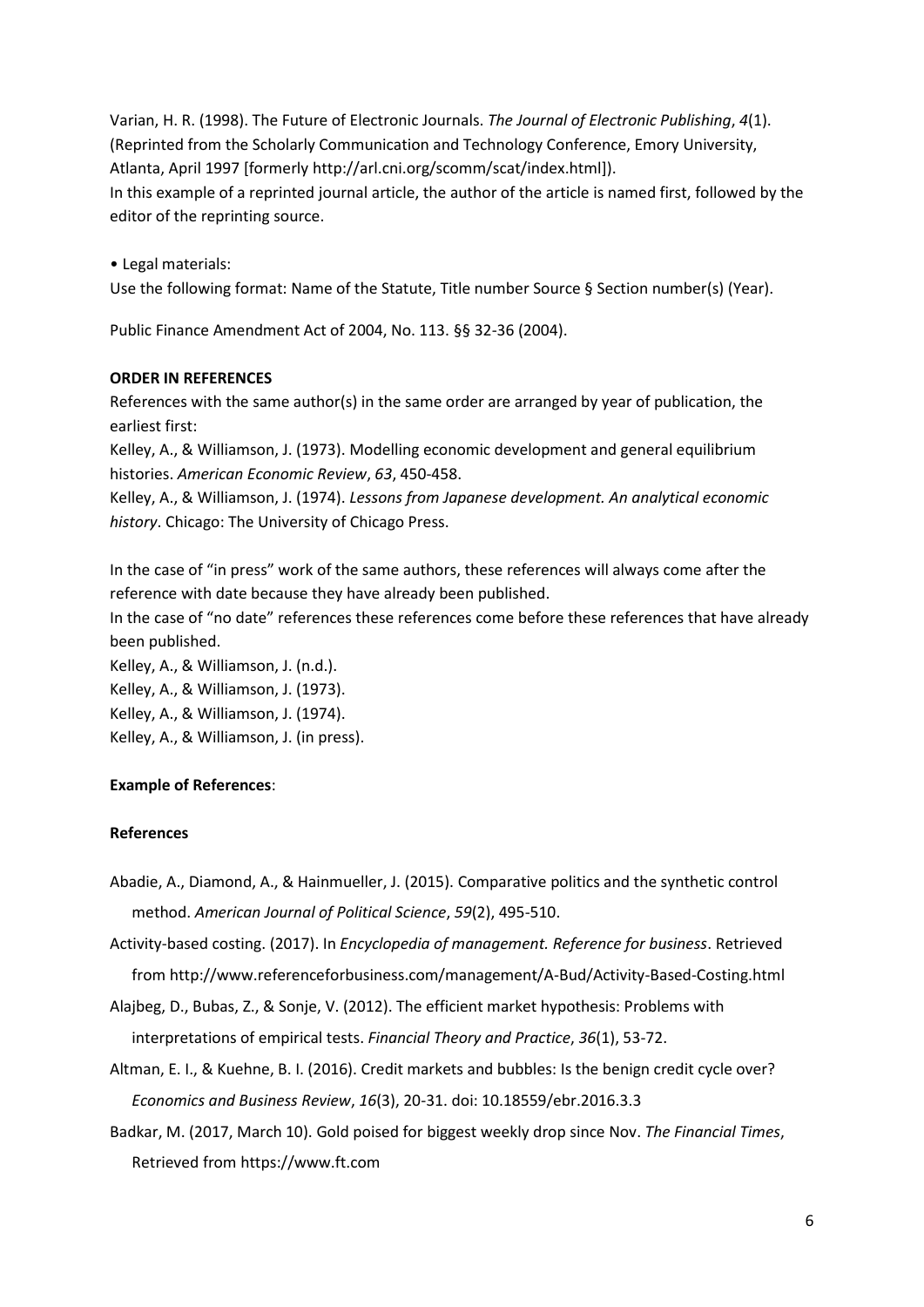- Bartunek, J. (2013). Academic-practitioner collaboration and knowledge sharing. In E. C. Kessler (Ed.), *Encyclopedia of management theory* (Vol. 1, pp. 1-4). Thousands Oaks, CA: SAGE Publications, Inc.
- Biecek, P. (2017, March 1). Sprawozdania krajowe Komisji Europejskiej. [Web log post]. Retrieved from http://smarterpoland.pl
- Borner, S., Brunetti, A., & Weder, B. (1995). *Political credibility and economic development*. New York, NY: Macmillan.
- Consumer process index. Harmonised indices- monthly data. (Last updated 2017, March 2). Retrieved February 8, 2016, from Eurostat website, ec.europa.eu/eurostat/data/database
- Daszkiewicz, N., & Olczyk, M. (2014). Competitiveness of the Visegrad countries Paths for competitiveness growth. In D. Kiendl-Wendner, & K. Wach (Eds.), *International competitiveness in Visegrad countries: Macro and micro perspectives* (pp. 33-52). Graz: Fachhochschule Joanneum.
- Derudder, B. (2017). Sir Peter Hall: Pioneer in regional planning, transport and urban geography. [Review of the book Sir Peter Hall: pioneer in regional planning, transport and urban geography by R. D. Knowles, & C. Rozenblat (Eds.)]. *Regional Studies*, *51*(3), 501-502. doi: 10.1080/00343404.2016.1231309
- Hershey Foods Corporation. (2001, March 15). *2001 Annual Report*. Retrieved from http://www.hersheysannualreport.com/2000/index.htm
- Jankowska, B. (2012). Perceptions of the results of cooperation with rivals the perspective of Danish, Japanese and Polish companies. Does the cultural background matter? *Poznań University of Economics Review*, *12*(4), 14-27. Retrieved from http://www.ebr.edu.pl/pub/2012\_4\_14.pdf
- Kelley, A., & Williamson, J. (1973). Modelling economic development and general equilibrium histories. *American Economic Review*, *63*, 450-458.
- Kelley, A., & Williamson, J. (1974). *Lessons from Japanese development. An analytical economic history*. Chicago: The University of Chicago Press.
- Morgan, S. L.; & Winship, C. (2007). *Counterfactuals and causal interference. methods and principles for social sciences*. New York, NY: Cambridge University Press.
- Public Finance Amendment Act of 2004, No. 113. §§ 32-36. (2004).
- Wernerfelt, B. (2016). *Adaptation, specialization, and the theory of firms. Foundations of the resource-based view*. [Adobe eBook Reader]. Retrieved from http://www.cambridge.org/us/academic/subjects/management/strategic
	- management/adaptation-specialization-and-theory-firm-foundations-resource-basedview?format=AR
- World Bank. (2009). *Reshaping Economic Geography*. Washington D.C.: The World Bank.
- Varian, H. R. (1998). The Future of Electronic Journals. *The Journal of Electronic Publishing*, *4*(1). Retrieved from http://quod.lib.umich.edu/j/jep/3336451.0004.105?view=text;rgn=main